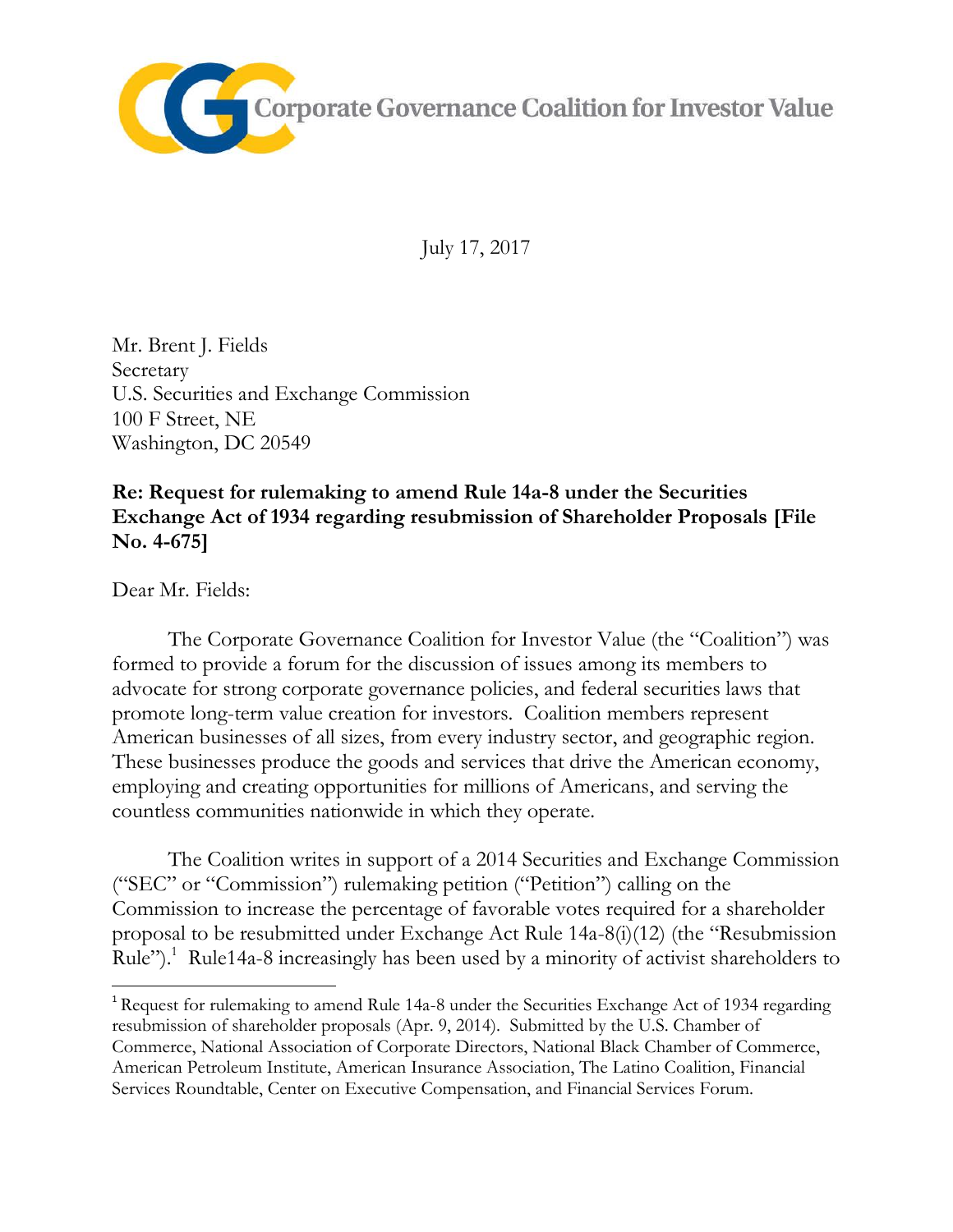promote agendas that are uncorrelated to enhancing long-term value for shareholders. Furthermore, the Resubmission Rule allows activists to submit the same proposals year after year, even if a supermajority of shareholders who prize long-term value continuously vote against them. While many aspects of Rule 14a-8 are ripe for reform, we believe the Commission should prioritize modernization of the Resubmission Rule for the benefit of companies, shareholders, and the capital markets.

### **Discussion**

The Coalition and its members believe that effective communication and engagement between a company and its shareholders are critical to creating long-term value for shareholders. SEC rules governing shareholder proposals were adopted in order to facilitate the consideration of constructive ideas put forth by investors seeking to improve the governance of a particular company. The Coalition supports a regulatory framework that allows shareholders to make recommendations or suggestions that could improve a company's performance and garner a significant level of shareholder support.

Unfortunately, the shareholder proposal rules under Rule 14a-8 have devolved into a vehicle that a micro-minority of special interests uses to advance their own parochial agendas at the expense of investors as a whole. Instead of highlighting urgent matters that could further shareholder interests, many proposals are dominated by subject matters most investors deem immaterial to their decision-making, including issues that are focused on advancing a social or political agenda. For example, from 2006-2015 roughly 39% of proposals at Fortune 250 companies involved social or policy-related issues. During the 2016 proxy season, roughly 50% of proposals fell into these two categories.<sup>2</sup>

Despite the prevalence of such proposals, shareholder support for them has been remarkably low. For example, between 2006 and 2016, Fortune 250 companies received a total of 884 shareholder proposals dealing with either corporate political spending disclosure or issues related to environmental policy. Only *one* of these proposals during that time period received the majority support of shareholders.<sup>3</sup> These results indicate that shareholders by and large have little interest in these issues.

 $\overline{\phantom{a}}$ 

<sup>2</sup> Proxy Monitor 2016 Report http://www.proxymonitor.org/pdf/pmr\_13.pdf

<sup>3</sup> *Id.* at 3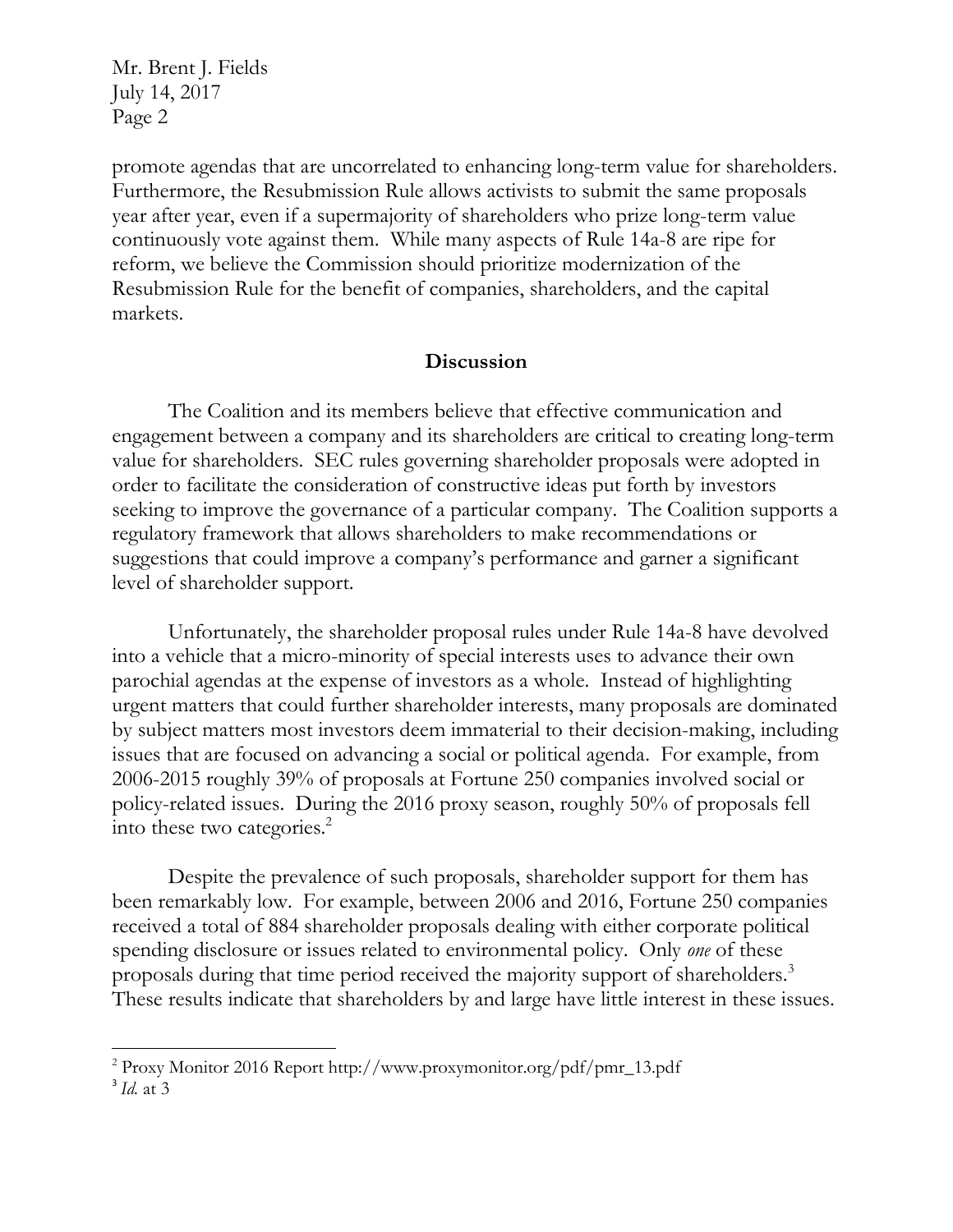$\overline{\phantom{a}}$ 

Notwithstanding these anemic support levels, proponents are permitted under the current rules to submit such proposals year after year. The Resubmission Rule was intended to address this problem by allowing companies to exclude proposals from their proxy statement if they have failed to garner considerable–and increasing– levels of shareholder support. However, as the Petition points out, the thresholds included in the Resubmission Rule are extremely low, and were put in place a time when the rules were not subject to many of the abuses that exist today. We believe that updating the Resubmission Rule so that meaningful support from shareholders is required before a proposal can be submitted again would be in the best interest of both companies and shareholders.

### **Protecting the Forgotten Shareholders**

Opponents of reform to Rule 14a-8 often purport to speak for all investors, despite the fact that they represent a minority viewpoint and in some cases are not even shareholders themselves. While this vocal minority may receive unwarranted attention in the press and elsewhere, lost in the discussion are the vast majority of public company shareholders who routinely vote against proposals and are forced to bear significant costs for the abuse of Rule 14a-8, and who are harmed by the agendas of well-funded activists.

Moreover, the time and resources companies spend dealing with special interest and politically-motivated proposals distracts them from more meaningful proposals that serious, value-minded shareholders may put forward. A 2015 survey found that 48% of institutional investors believe a typical proxy statement is "difficult to read and understand."<sup>4</sup> Retail investors are particularly vulnerable when proxy statements become so voluminous and complex to the point of being impossible to navigate. Allowing an increasing number of shareholder proposals that shareholders already have rejected to be included on corporate proxies only exacerbates these issues and has the real potential to harm investors.

<sup>4</sup> 2015 Investor Survey: Deconstructing Proxy Statements – What Matters to Investors https://www.gsb.stanford.edu/sites/gsb/files/publication-pdf/cgri-survyey-2015-deconstructingproxy-statements\_0.pdf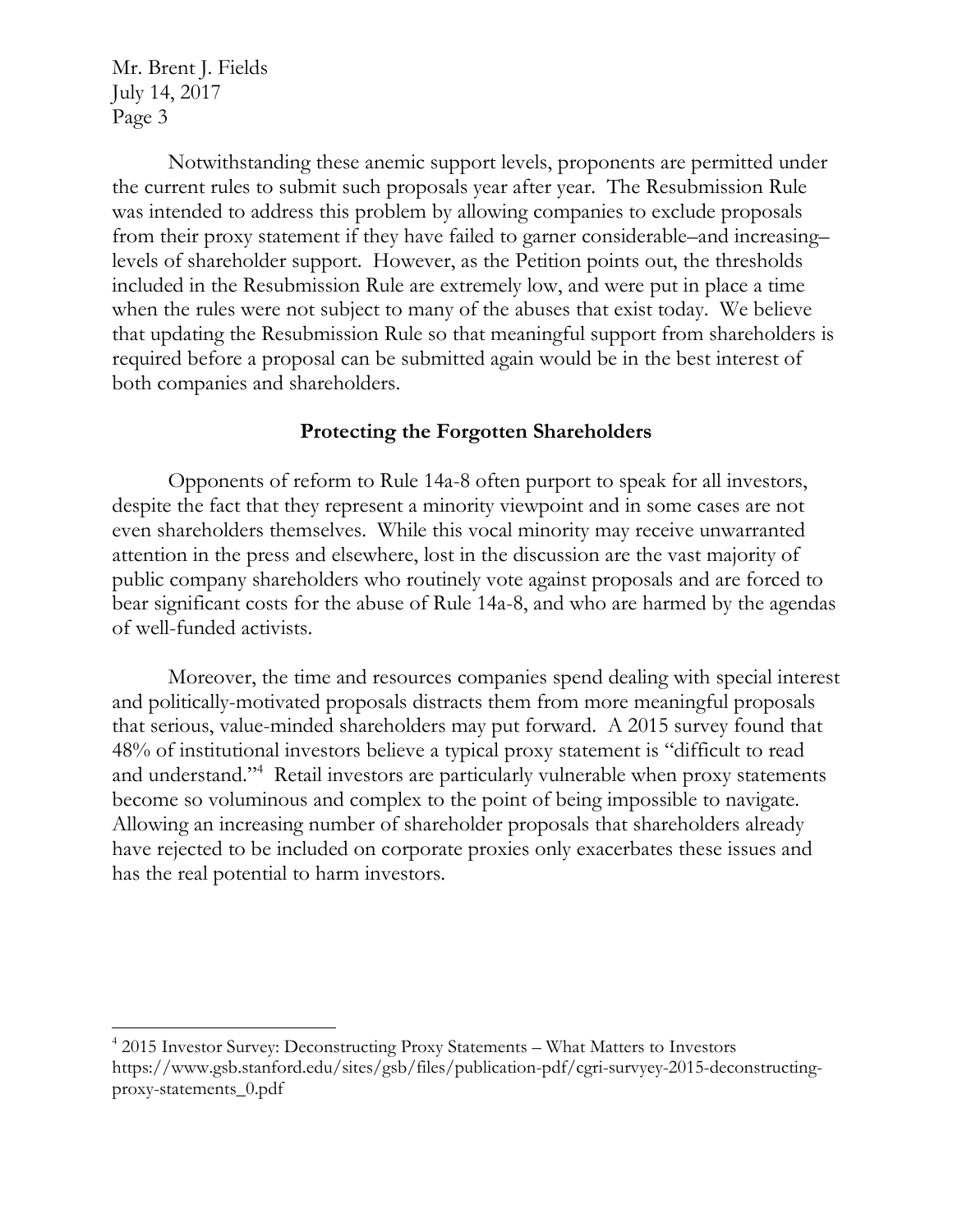The vast majority of American households invest in the public markets to help send a child off to college, to have a dignified retirement, or to earn a decent return on their long-term savings. They have no interest in fighting political or social battles through their child's 529 college savings plan or their own 401(k) plan, and are ultimately harmed when SEC rules allow a small minority to corrupt the shareholder proposal process for their own purposes. Moreover, forcing public companies to engage in these battles year after year, despite little shareholder support, discourages companies from going or staying public, thereby limiting investment opportunities available to Main Street investors.

## **Protecting Shareholder and Company Resources**

Processing and responding to shareholder proposals imposes significant costs to companies. In addition to the time required for reviewing the proposal for legal merits and engaging with the proponent, each proposal requires a response and recommendation from the board of directors of the company for inclusion in the proxy. With more and more expected from public company directors these days in terms of risk oversight and compliance matters, requiring directors to devote their precious time to responding to chronically failing shareholder proposals imposes a significant and increasing opportunity cost to directors and therefore to shareholders. Raising the bar for resubmission would allow directors to redirect that time and attention to far more consequential matters on behalf of the company and its owners.

## **Past Consideration of Modernizing the Resubmission Rule**

The current Resubmission Rule allows a company to exclude a proposal from its proxy statement if it failed to receive the support of:

- 3% of shareholders the last time it was voted on (if voted on once in the last five years);
- $\bullet$  6% of shareholders the last time it was voted on (if voted on twice in the last five years); or
- $\bullet$  10% of shareholders the last time it was voted on (if voted on three or more times in the last five years).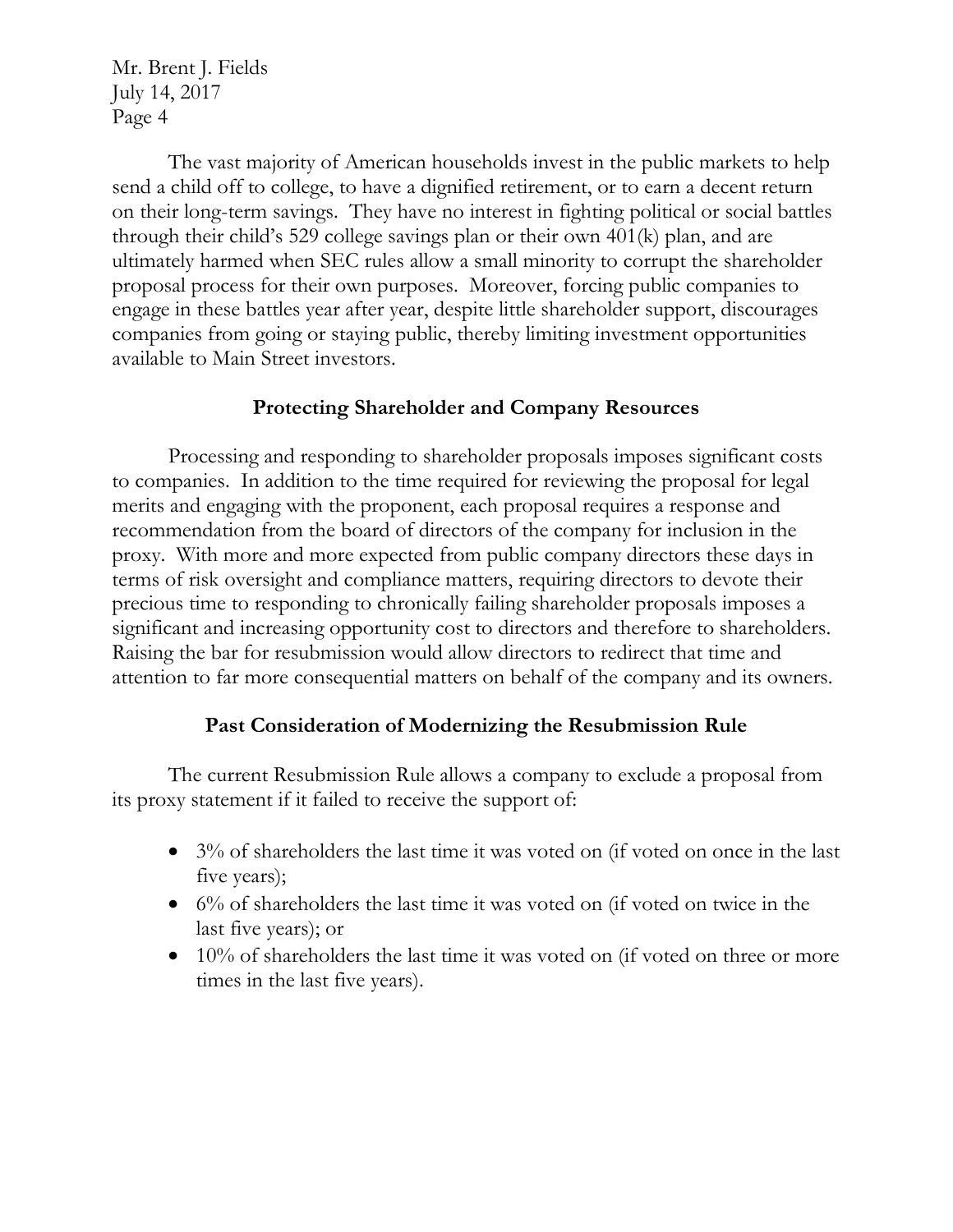Thus, the current rules allow a shareholder to resubmit a proposal even if, in some instances, *over 90% of shareholders* have voted against it. And if a proposal happens to reach 11% support in a given year, there is no limit to how many times the proposal can be resubmitted even if support fails to increase from that level. Allowing a small minority of shareholders to commandeer a company's proxy statement in such a manner serves no useful purpose other than to provide a platform to advance a pet cause that is unpopular with the overwhelming majority of investors.

The SEC has recognized this problem in the past, and in 1997, the SEC proposed raising the thresholds under the Resubmission Rule from the current  $3\%/6\%/10\%$  to a more appropriate  $6\%/15\%/30\%$ . As the SEC stated in the proposing release: "we believe that a proposal that has not achieved these [proposed] levels of support has been fairly tested and stands no significant chance of obtaining the level of voting support required for approval."<sup>5</sup>

The increase in activism under Rule 14a-8 during the intervening years since the SEC's 1997 proposal only emphasizes the urgency for the SEC to modernize this outdated rule. Updating the thresholds under the Resubmission Rule would not in any way "disenfranchise" shareholders. It would still allow shareholders who meet current holding requirements to submit a proposal, but it would not subject others to the costs and distractions that occur when unpopular proposals are repetitively included in a company's proxy statement. Simply put, raising the resubmission thresholds would be good for shareholders as a whole.

#### **Conclusion**

The Coalition is very concerned over the increasing unattractiveness of the public company model to growing businesses, and the adverse impact that has on innovation, economic growth, and wealth creation for millions of American households. The United States has roughly half the number of public companies as existed two decades ago, and despite recent reforms, the initial public offering (IPO) market has not returned to historical norms. While there are many reasons for the decline in public companies, the growing attempts by activists to use permissive SEC rules in order to foist their agendas upon public companies is certainly a contributing factor. We urge the SEC to take up the Petition and modernize the Resubmission Rule, and we stand ready to assist in any way we can on this important matter.

 $\overline{\phantom{a}}$ 

<sup>&</sup>lt;sup>5</sup> https://www.sec.gov/rules/proposed/34-39093.htm